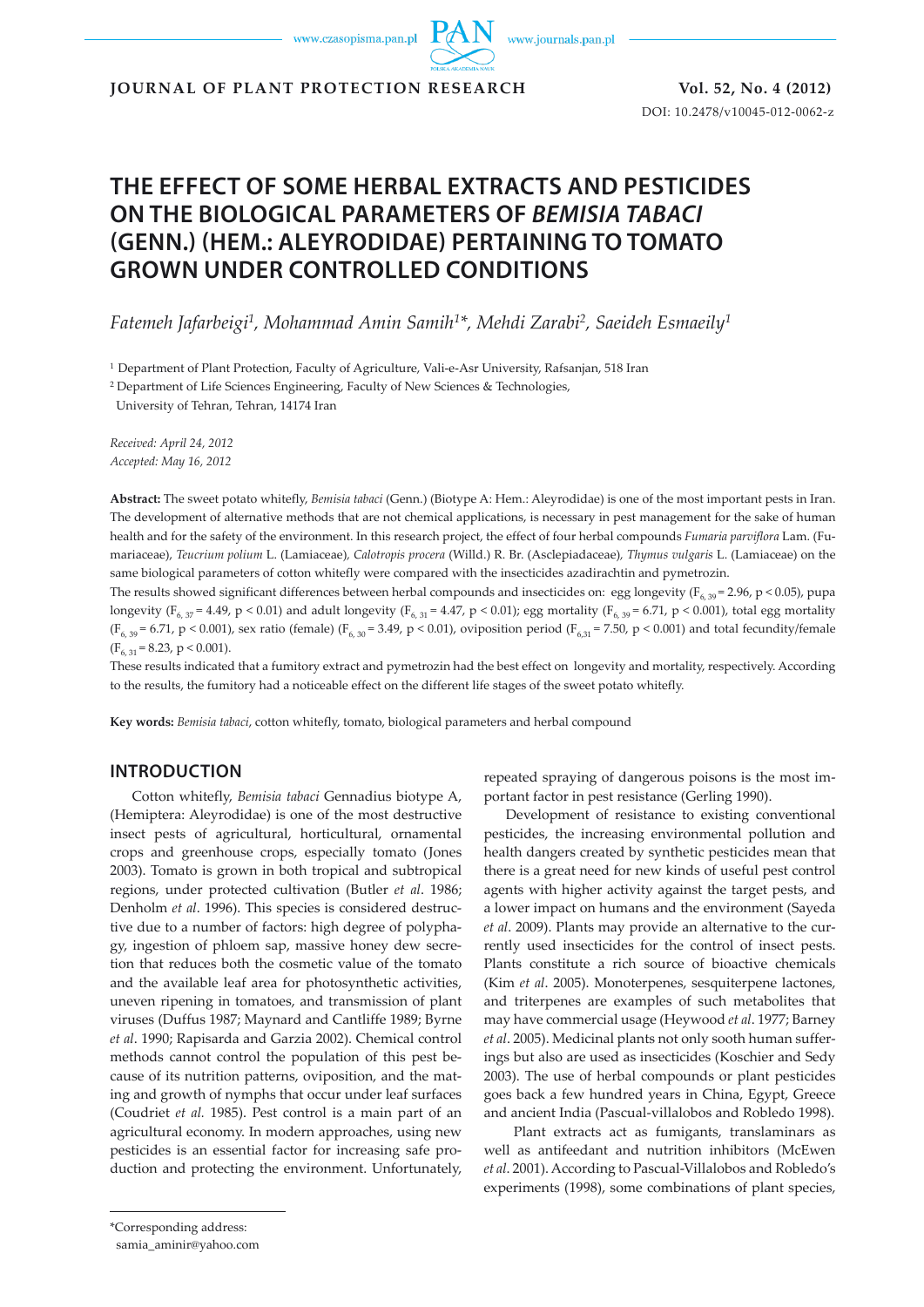such as *Digitalis* sp. and *Psoralea* sp. have toxic properties and other poisonous plants such as *Dathura* sp. and *Daphne* sp. can be used for pest control (Pascual-villalobos and Robledo 1998). Botanical insecticides derived from plants of Meliacea have toxic effects on the ladybird *Chilocurus bipustulatus* (Peveling and Ould Ely 2006).

There are a few records in the world about some medicinal plants that have some by-products which may act as plant pesticides. In this research, four plants: *Fumaria parviflora* Lam. (Fumariaceae), *Teucrium polium* L. (Lamiaceae)*, Calotropis procera* (Willd.) R. Br. (Asclepiadaceae) and *Thymus vulgaris* L. (Lamiaceae) have extracts evaluated as herbal compounds against cotton whitefly.

Germander, *T. polium*, is one of the aromatic and medicinal plants of the Lamiaceae family that grow naturally in most parts of Iran. The flowering branches and leaves of these plants contain some essential oils that have insecticide properties (Koschier and Sedy 2003; El-Shazly and Hussein 2004; Mahdavi-Arab *et al*. 2008).

*Th. vulgaris* is another medicinal plant belonging to the Lamiaceae family. It also grows in most parts of Iran. The essential oils and extracts of different species of this plant have insecticidal properties (Hummelbrunner and Isman 2001; Taghizadeh-Sarokalaii and Moharramipour 2010). Hummelbrunner and Isman (2001) tested ten natural compounds such as usenol, on the cotton leaf worm (*Spodoptera litura*). They found that thymol is a toxic component for this pest.

The fumitory plant *F. parviflora* is a medicinal plant that belongs to the Fumariaceae family. This plant grows in the region of Sarcheshme (a suburb of Rafsanjan, south of Iran). The essential oils and plant extracts of this plant also have insecticidal properties (Mahdavi-Arab *et al*. 2008).

The swallow wort plant, *C. procera*, is one of the medicinal plants of the Asclepiadaceae group. It can be found growing naturally in the southern parts of Iran; such as in Haji Abad, Bandar Abbas, and Ourzoeiyh. The essential oils and plant extracts of this plant have insecticidal properties (Mahdavi-Arab *et al*. 2008).

Ecotoxicology studies try to combine ecological principles and toxicology together to obtain a more real assessment, than the environmental dangers of pesticides. In this branch of science, the effects of pesticides at higher levels than the individual level are studied. Such levels as populations, communities, and food chains are studied. Toxicological research, on the other hand, studies only the effects of pesticides on the individual level (Rumpf *et al*. 1997; Stark and Danks 2003; Stark *et al*. 2004). For some pesticides which have high non-destructive effects, the use of population statistics, is the ideal method, because it combines lethal effects with non-destructive effects. Therefore, a more accurate measure of the sub-lethal effects of pesticides on pest species is provided (Stark and Wennegren 1995). In this study, we evaluated the sub-lethal effects of *F. parviflora*, *T. polium*, *Th. vulgaris*, and *C. procera* on such biological parameters as longevity and mortality of different cotton whitefly life (CWE) life stages.

## **MATERIALS AND METHODS**

#### **Insect rearing on host plant**

Tomato seeds, Var. Bakker Brothers were planted directly in plastic pots (10x10x16 cm) filled with sterile plant growth media [(Bastare Amadeh Giah Arganic (BAGA); Dashte Sabz Atieco. Iran)]. Cotton whitefly adults were collected from a Rafsanjan field and transferred onto 2–4 tomato leaves in a greenhouse (Department of Plant Protection – Vali-e-Asr Univ.). Adults of the same age were collected from red-eye pupae and moved to separate plant cages. These adults were used in all the experiments.

#### **Plant extracts and pesticides**

#### *Plant extraction*

Four medicinal plants belonging to four families were used in this study (Table 1). Plants were collected in their flowering stage from natural habitats in different parts of the Kerman province (south of Iran). Selected parts of plants were left to be air dried for 4–5 days before the dried parts were ground. Twenty gr of plant powder were placed on filter paper and steeped in ethanol (90 ml) and water (210 ml) for 12 hours. The extraction was prepared according to the Soxhlet extraction method (Vogel 1978). Afterwards, rotation was used to reach an extract amount of one third.

#### *Botanical pesticides and pymetrozin*

Based on their active ingredient, two insecticides: pymetrozin (Chess®25% WP) and a commercial azadirachtin product (Neemarin EC1500) were examined on the eggs of *B. tabaci* (Table 2).

| Scientific name    | Common name  | Family name    | The parts of the plant used |
|--------------------|--------------|----------------|-----------------------------|
| Fumaria parviflora | fumitory     | Fumariaceae    | leaves and stem             |
| Teucrium polium    | germander    | Lamiaceae      | leaves                      |
| Calotropis procera | swallow wort | Asclepiadaceae | leaves and flowers          |
| Thymus vulgaris    | thyme        | Lamiaceae      | leaves                      |

Table 2. Pesticides used on adult *Bemisia tabaci*

| Common name  | Commercial name | Formulation |
|--------------|-----------------|-------------|
| Pymetrozin   | Chess           | 25% WP      |
| Azadirachtin | Neemarin        | EC 1500     |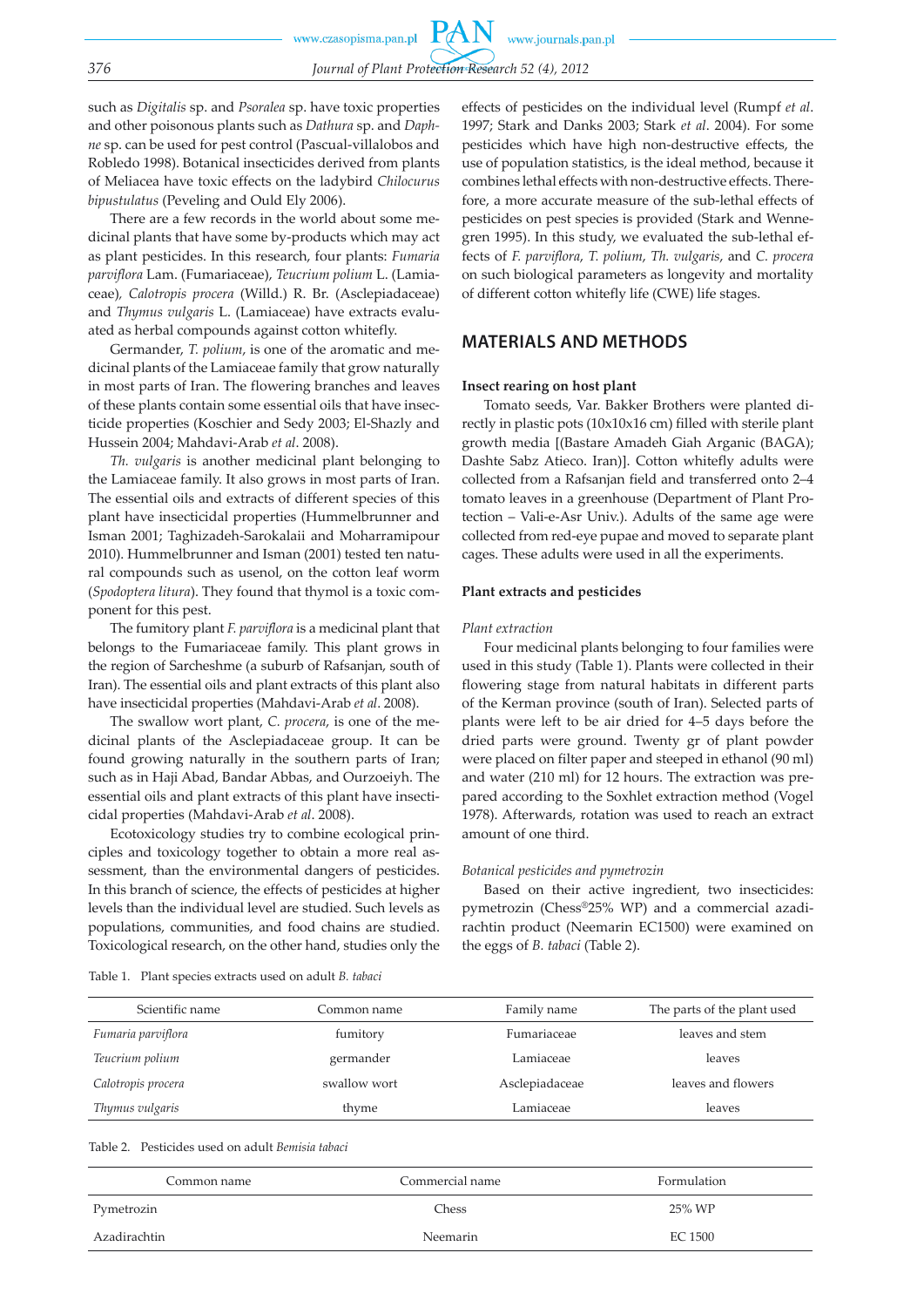www.czasopisma.pan.pl

PAN

#### **Leaf dip bioassay**

The toxicity of four plant extracts *F. parviflora*, *T. polium, C. procera* and *Th. vulgaris*, and the two pesticides azadirachtin and pymetrozin for adults of cotton whitefly were assayed by using the leaf-dip method. For bioassay, we applied five different concentrations in three replicates. Two clear plastic glasses (10 cm diameter, 15 cm height) were put together as a plant cage. The upper one was covered with a fine mesh and the lower one filled with distilled water. Two tomato leaves were dipped in the dilutions for 5 s and put in each cage. After drying the treated leaflets, fifteen same age adults were released into the upper part of cage. Mortality was evaluated after the treated adults were maintained in controlled conditions  $[(27\pm2\degree C, 50\pm5 \text{ relative humidity (RH) and } 16:8 \text{ h L:D)}]$  for 24 h. The criterion for death was that insects were not able to move properly when their legs were probed with a soft camel-hair brush. The  $LC_{50}$  values and 95% confidence limits were calculated from probit regressions by the Probit analysis 2011 software.

Accordingly, the lethal doses of 25 percent of each of the plant extracts and pesticides were calculated during the next 24 hours. For this purpose, the leaflets were dipped in a 25 percent lethal concentration of each of the plant extracts and pesticides for 5 s and were allowed to air dry. Thirty same-aged adults were released on tomato leaflets in the plant cages. After 24 h, all adults were removed from the cages and released into new cages. Then, the longevity of the eggs, nymph, pupae and adults were calculated daily by stereomicroscope and the digital microscope Dino capture. Sex ratios, oviposition period, total fecundity/female, mortality of egg, mortality of nymphs and pupa/day and total mortality of eggs, nymphs and pupae were calculated. The experiments were carried out in a completely randomized design (CRD) with at least four replications in controlled conditions.

#### **Statistical analysis:**

The collected data were analyzed by SPSS16 software and the means compared using Duncan's test. The  $LC_{25}$ was estimated by probit analysis 2011 software. Graphs were drawn using SigmaPlot 11.0.

## **RESULTS**

### **Effect of some plant extracts, azadirachtin and pymetrozin on:**

#### *Biological parameters*

Different biological parameters; pupa ( $F_{6, 37}$  = 4.49, p < 0.01) and adult longevity life table ( $F_{6, 31} = 4.47$ , p < 0.01), sex ratio (female) ( $F_{6, 30}$  = 3.49, p < 0.01), oviposition period (F<sub>6, 31</sub> = 7.50, p < 0.001), total fecundity/female (F<sub>6, 31</sub> = 8.23,  $p < 0.001$ ), and the egg longevity variable ( $F<sub>6, 39</sub> = 2.96$ , p < 0.05) showed significant difference between plant extracts, azadirachtin, and pymetrozin while there was no significant difference between nymph longevity ( $F_{6, 37}$  = 1.08, p > 0.05) and developmental time ( $F_{6, 36}$  = 1.51, p > 0.05) (Table 3).

The results showed that pymetrozin and *T. polium* extracts increased egg longevity but *C. procera* extract and azadirachtin decreased it compared to the controls.

The minimum nymphal longevity (10 days) and maximum (12.49 days) was observed when using the *T. polium*  and *C. procera* treatment, respectively. The means of the nymphal period did not show significant differences between plant extracts and pesticides.

Pupal longevity showed significant difference between treatments in comparison with the control ones. The *C. procera and T. polium* treatments had the maximum and minimum of differences.

The extract from the herbal compound *C. procera* and pymetrozin had the least and the most effect on adult longevity, respectively, and showed significant differences in comparison with the control treatments.

The results showed that *C. procera* extract and pymetrozin increased developmental time but they did not show significant differences in comparison with the controls.

 The use of the *T. polium* extract and pymetrozin decreased the sex ratios (female to male). This was a significant difference compared to the controls.

*T. polium* and *C. procera* extracts increased the oviposition period and total fecundity/female while azadirachtin and pymetrozin decreased these parameters. There were no significant difference between parameters while there were significant difference in comparison with the controls.

#### *The mortality rate of different life stages*

The results showed a significant difference only concerning the mortality rate of the eggs ( $F_{6, 39}$  = 6.71, p < 0.001) and the total mortality of the eggs ( $\overline{F}_{6, 39}$  = 6.71, p < 0.001), between plant extracts azadirachtin and pymetrozin. While there were no significant differences between nymph mortality ( $F_{6, 39}$  = 1.90, p > 0.05) and pupa mortality ( $F_{6, 32}$  = 0.35, p > 0.05), total mortality of nymph ( $F_{6, 39}$ ) = 1.87, p > 0.05) and pupa ( $F_{6, 30}$  = 0.12, p > 0.05) (Table 4).

The maximum mortality rate was observed in eggs and pupae when pymetrozin and *F. parviflora* applications were used. The maximum mortality was observed in nymphs when *F. parviflora* and *T. polium* extract applications were used.

## **DISCUSSION**

Based on these results, pymetrozin increased egg longevity, developmental time, mortality rate of egg and pupa and total mortality of egg while it decreased adult life longevity, sex ratios, oviposition period and total fecundity/female. Of all the extracts, pymetrozin had the most effect on these biological parameters of *B. tabaci*. The fumitory extract increased the mortality rate of eggs, nymphs and pupas as well as the total mortality of eggs, nymphs and the pupal duration. These results indicated that fumitory extract could decrease population density of pests almost as much as pymetrozin, though the permanence of the plant extract is less than the insecticide. It is also important to note the lethal effect of the fumitory extract on the different life stages of the pest. Ateyyat *et al*. (2009) reported that the highest percentage of mortality of eggs cotton whitefly (CWF) (20%) was caused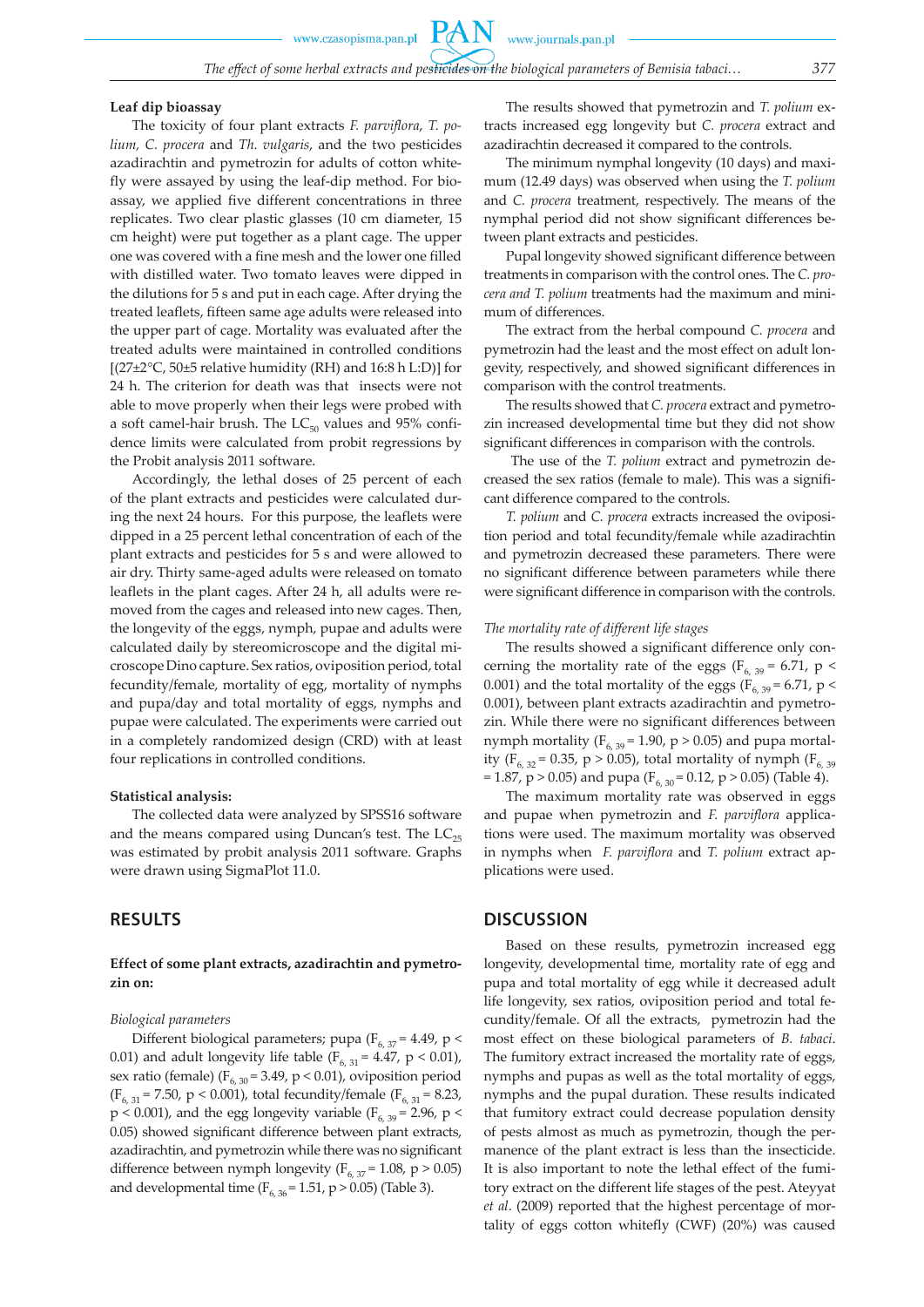| Table 3.                             | Comparison of means related to biological parameters of: Bemisia tabaci treated with plant extracts and pesticides |                      |                                                   |                      |                      |                        |                      |
|--------------------------------------|--------------------------------------------------------------------------------------------------------------------|----------------------|---------------------------------------------------|----------------------|----------------------|------------------------|----------------------|
| Variable                             | The control                                                                                                        | Th. vulgaris         | C. procera                                        | T. polium            | E parviflora         | Neemarin               | Pymetrozin           |
| Egg longevity                        | $6.890 \pm 0.192$ ab                                                                                               | 7.109±0.090 ab       | $6.682 \pm 0.074$ b                               | 7.358±0.150 a        | $7.291 \pm 0.200$ ab | 6.734±0.170b           | a<br>7.497±0.257     |
| Nymph longevity                      | $11.230 + 0.354$ a                                                                                                 | 11.305±0.494 a       | $12.494 \pm 0.736$ a                              | $10.004 \pm 1.167$ a | a<br>11.674±0.609    | π<br>12.362±0.894      | 12.252±0.951 a       |
| Pupa longevity                       | 3.960±0.318 abc                                                                                                    | 3.684±0.330 bc       | $5.2680.476 \pm a$                                | 2.692±0.367 с        | $4.472 \pm 0.543$ ab | $4.231 \pm 0.457$ ab   | 3.652±0.392 bc       |
| Adult longevity                      | $6.567 \pm 0.701$ a                                                                                                | 4.050±0.445b         | $4.638 + 0.527 b$                                 | 4.428±0.316b         | $4.246 \pm 0.342$ b  | $3.625 + 0.125 b$      | $3.282 \pm 0.526$ b  |
| Developmental time                   | 21.555±0.652 a                                                                                                     | 21.353±0.638 a       | 23.693±0.600 a                                    | 21.157±0.491 a       | a<br>22.220±0.892    | 22.213±1.560 a         | 22.775±1.058 a       |
| Sex ratios (female)                  | $0.494 + 0.036$ a                                                                                                  | $0.243 \pm 0.080$ b  | $0.348 + 0.048$ ab                                | $0.180 + 0.051 b$    | $0.356 \pm 0.069$ ab | ß<br>$0.472 \pm 0.027$ | $0.241 \pm 0.073$ b  |
| Oviposition period                   | 4.829±0.727                                                                                                        | $1.563 \pm 0.284$ b  | $2.247 + 0.471$ b                                 | $2.500 + 0.327$ b    | $2.046 \pm 0.363$ b  | $1.041 + 0.150 b$      | $1.297 + 0.250$ b    |
| Total fecundity/female               | 26.440±5.248 a                                                                                                     | $6.587 + 2.280 b$    | $8.936 + 2.245 b$                                 | 7.392±1.379 b        | $6.080 \pm 1.649 b$  | 2.958±0.587b           | 3.651±1.917b         |
| Table 4.                             | Comparison of means related to mortality of the different life stages of: B.                                       |                      | tabaci treated with plant extracts and pesticides |                      |                      |                        |                      |
| Variable                             | The control                                                                                                        | Th. vulgaris         | C. procera                                        | T. polium            | E. parviflora        | Neemarin               | Pymetrozin           |
| Mortality of egg<br>duration         | $0.000 + 0.000 b$                                                                                                  | $0.126 + 0.067$ b    | $0.090 + 0.058$ b                                 | $0.041 + 0.023$ b    | $0.135 \pm 0.067$ b  | $0.010 + 0.010 b$      | $0.522 \pm 0.129$ a  |
| Mortality of nymph<br>duration       | $0.000 + 0.000 b$                                                                                                  | $0.247 \pm 0.077$ ab | $0.238 + 0.075$ ab                                | $0.420 + 0.100$ a    | $0.468 + 0.133$ a    | $0.339 \pm 0.159$ ab   | $0.304 \pm 0.137$ ab |
| Mortality of pupa<br>duration        | $0.130 + 0.013$ a                                                                                                  | $0.191 + 0.083$ a    | $0.148 + 0.043$ a                                 | $0.225 \pm 0.195$ a  | $0.336 + 0.142$ a    | $0.152 \pm 0.064$ a    | $0.226 + 0.122$ a    |
| Total mortality of egg<br>duration   | $0.000 + 0.000 b$                                                                                                  | $0.126 \pm 0.067$ b  | $0.090 + 0.058$ b                                 | $0.041 + 0.023$ b    | $0.135 \pm 0.067$ b  | $0.010 + 0.010 b$      | $0.522 \pm 0.129$ a  |
| Total mortality of<br>nymph duration | $0.000 + 0.000 b$                                                                                                  | $0.224 \pm 0.072$ ab | $0.227 \pm 0.077$ ab                              | $0.417 \pm 0.100$ a  | $0.433 + 0.137$      | $0.337 \pm 0.160$ ab   | $0.260 \pm 0.127$ ab |
| Total mortality of pupa<br>duration  | $0.130 + 0.013$ a                                                                                                  | $0.155 \pm 0.058$ a  | $0.102 + 0.025$ a                                 | $0.179 \pm 0.164$ a  | $0.238 + 0.152$ a    | $0.151 \pm 0.067$ a    | $0.145 \pm 0.122$ a  |

Means within a row and in the same stage followed by the same lowercase letter (a, b, c, d) are not significantly different (Duncans test,  $p > 0.05$ ) Means within a row and in the same stage followed by the same lowercase letter  $(a, b, c, d)$  are not significantly different (Duncans test, p > 0.05)

*378 Journal of Plant Protection Research 52 (4), 2012*

www.journals.pan.pl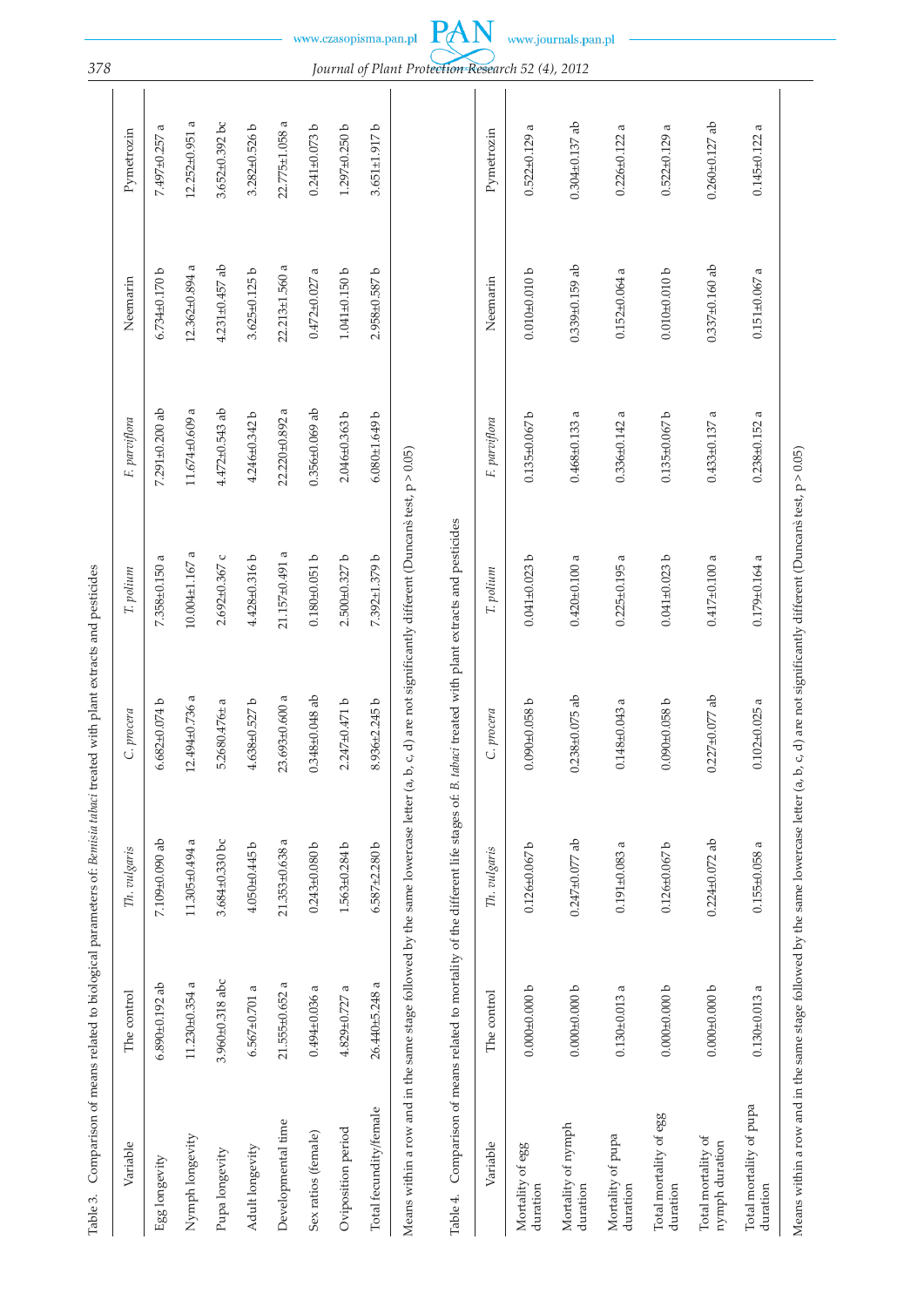**PAN** 

by the extract of *Euphorbia hierosolymitana*. Al-mazra'awi *et al*. (2009) evaluated insecticidal and repellent activities of medicinal plant extracts against the sweet potato whitefly, *B. tabaci*. They reported that the highest egg mortality percentage was 33% when the *Alkanna strigosa* extract was used. In this research, the fumitory extract with a 13% mortality, had the highest casualties at the egg stage.

Germander extracts increased egg longevity, mortality of nymph duration and total mortality of nymph duration while germander extracts decreased the sex ratio, and nymphal and pupa longevity and developmental time. These results indicate that this extract not only caused death at the immature stages but also caused shorter life duration and decreased female density. Based on the research of Ateyyat *et al*. (2009), *Lepidium sativum* extract with 71% casualties, caused the highest mortality on early stage nymph. Al-mazra'awi *et al*. (2009) demonstrated that extracts from the plants *Ruta chalepensis*, *Peganum harmala* and *A. strigosa* were the most promising extracts for the control of *B. tabaci* resulting in more than a 50% mortality of the immature stages. In this research, fumitory and germander extracts with quantities of 46% and 42%, respectively, caused the highest nymph mortality.

Swallow wort extract increased nymph and pupa longevity and developmental time, and decreased egg longevity, mortality of nymph and pupa, and total mortality of nymph duration. These results indicated that Swallow wort extract had less effect on egg longevity, nymph longevity and the mortality rate of the different stages, but it had more effect on adult longevity, oviposition period and total fecundity/female.

Thyme extract showed different effects on the studied parameters. The insecticide azadirachtin decreased oviposition period and the total fecundity/female parameters more than the others. Such results may be related to the permanence effect of azadirachtin. Al-mazra'awi *et al*. (2009) reported that thyme extract did not show any mortality at the egg stage while it caused a 32% mortality at the nymph stage. In the present research thyme caused a 12% and 24% egg and nymph mortality, respectively.

No report has ever been made of the effects of these extracts as herbal insecticides (except thyme) on CWF. Thus, this study is the first report ever. Some authors have worked on plant extracts other than these.

It seems that differences may be related to the extraction method or laboratory conditions.

According to these reports and this research, herbal compounds caused more mortality on the egg and nymph stage than on the pupal stage. These mortality results may be related to the resistance of the pupal stage in comparison with other stages.

## **REFERENCES**

- Al-mazra'awi M.S., Ateyyat M. 2009. Insecticidal and repellent activities of medicinal plant extrants against sweet potato whitefly, *Bemisia tabaci* (Hom: Aleyrodidae) and its parasitoid *Eretmocerous mundus* (Hym: Aphelinidae). J. Pest. Sci. 82 (2): 149–154.
- Ateyyat M.A., Al-Mazra'awi M., Abu-Rjai T., Shatnawi M.A. 2009. Aqueous extracts of some medicinal plants are as

toxic as Imidacloprid to the sweet potato whitefly, *Bemisia tabaci*. J. Insect Sci*.* 9 (15): 1536–2442.

- Barney J.N., Hay A.G., Weston L.A. 2005. Isolation and characterization of allelopathic volatiles from mugwort (*Artemisia vulgaris*). J. Chem. Ecol*.* 31 (2): 247–265.
- Butler G.D.J., Brown J.K., Henneberry T.J. 1986. Effect of cotton seedling infection by cotton-leaf crumple virus on subsequent growth and yield. J. Econ. Entomol*.* 79 (1): 208–211.
- Byrne D.N., Bellow T.S., Parella M.P. 1990. Whiteflies in agricultural systems. p. 227–261. In: "Whiteflies: Their Bionomics Pest Status and Management" (D. Gerling, ed.). Intercept, Andover, Hants., 348 pp.
- Coudriet D.L., Prabhaker N., Meyerdirk D.E. 1985. Sweetpotato Whiteflyy (Homoptera: Aleyrodidae): effects of neem-seed extract on oviposition and immature stages. Environ. Entomol*.* 14 (6): 776–779.
- Denholm I., Cahill M., Byrne F.J., Devonshire A.L. 1996. Progress with documenting and combating insecticide resistance in Bemisia. In: "Bemisia 1995: Taxonomy, Biology, Damage, Control and Management" (D. Gerling, R.T. Mayer, eds.). Intercept, Andover, Hants, 702 pp.
- Duffus J.E. 1987. Whitefly transmission of plant viruses. Curr. Top Vector Res. 4: 73–91.
- El-Shazly A.M., Hussein K.T. 2004. Chemical analysis and biological of the essential oil of *Teucrium leucocladum* Boiss. (Lamiaceae). Biochem. Syst. Ecol. 32 (7): 665–674.
- Gerling D., Mayer R.T. (eds.). 1990. Whiteflies: Their Bionomics, Pest Status and Management. Intercept, Andover, Hants, UK, 702 pp.
- Heywood V.H., Harborne J.R., Turner B.L. 1977. The Biology and Chemistry of the Compositae. Academic Press., London.
- Hummelbrunner L.A., Isman M.B. 2001. Acute, sublethal, antifeedant and synergic effects of monoterpenoid essential oil compounds on the tobbaco cutworm, *Spodoptera litura* (Lep., Noctuidae). J. Agric. Food Chem*.* 49 (2): 715–720.
- Jones D.R. 2003. Plant viruses transmitted by whiteflies. Eur. J. Plant Pathol*.* 109 (3): 195–219.
- Kim H.G., Jeon J.H., Kim M.K., Lee H.S. 2005. Pharmacological ectsofasaron aldehyde isolated from Acorusgram in eusrhizome. Food Sci. Biotechnol*.* 14 (5): 685–688.
- Koschier E.H., Sedy K.A. 2003. Labiate essential oils affecting host selection and acceptance of *Thrips tabaci* lindeman. Crop. Prot*.* 22 (7): 929–934.
- Mahdavi Arab N., Ebadi R., Hatami B., Talebi Jahromi K.H. 2008. Insecticidal effects of some plant extracts on *Callosobruchus maculatus* F. under laboratory condition and *Laphigma exigua* H. in greenhouse. JWSS Isfahan Univ. Technol. 11 (42): 221–234.
- Maynard DN., CantliVe D.J. 1989. Squash Silverleaf and Tomato Irregular Ripening: New Vegetable Disorders in Florida. Coop. Ext. Serv., Vegetable Crops Fact Sheet VC-37, University of Florida., FL.
- McEwen P.K., New T.R., Whittington A.E. 2001. Lacewings in the Crop Environment. Cambridge University Press., Cambridge, 546 pp.
- Pascual-villalobos M.S., Robledo A. 1998. Screening for antiinsect activity in Mediteranean plants. J. Ind. Crop Prod. 8 (3): 115–120.
- Peveling R., Ould Ely S. 2006. Side-effect of botanical insecticides derived from Meliaceae on coccinellid predators of the date palm scale. Crop. Prot. 25 (12): 1253–1258.